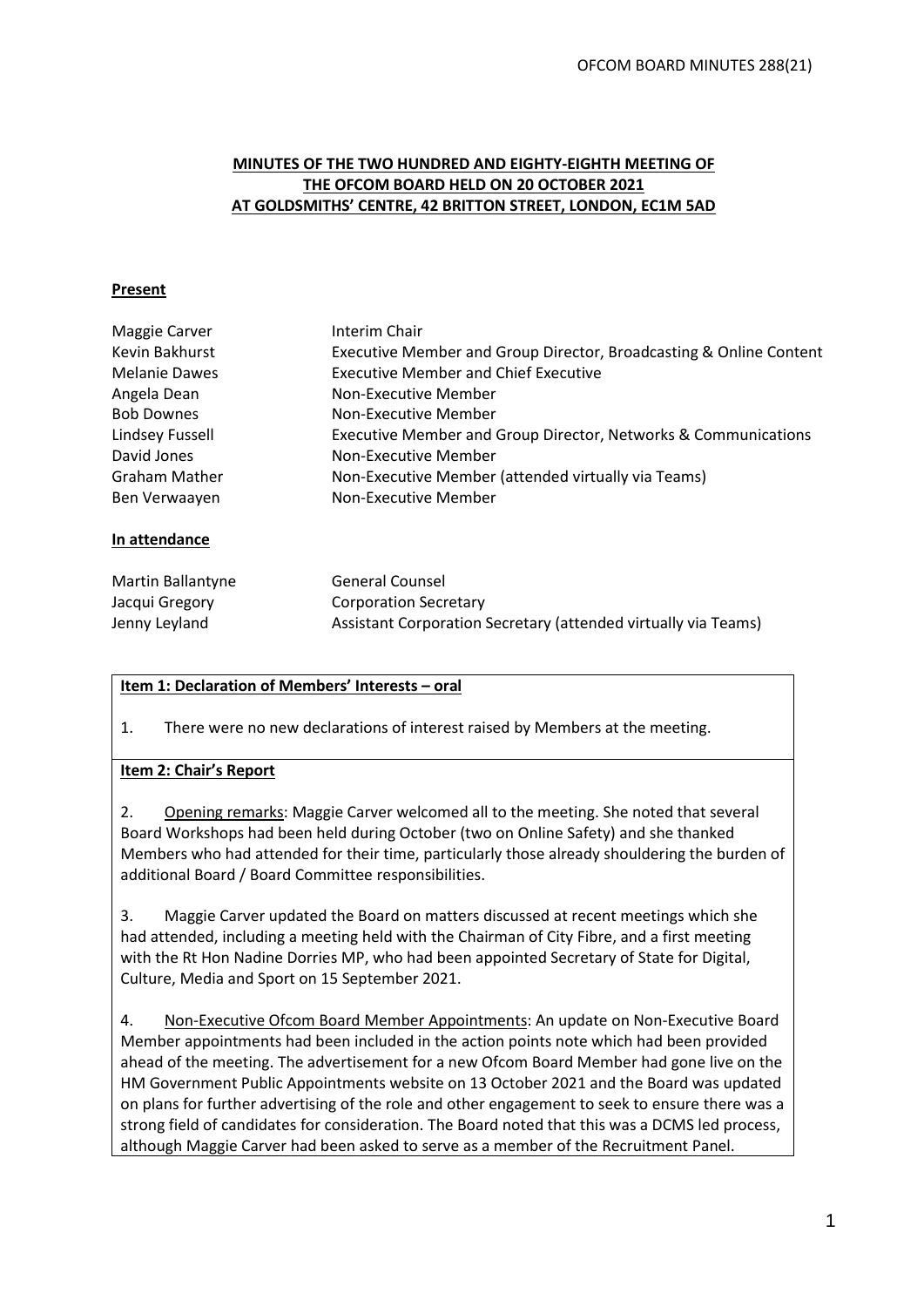# **Item 3: Minutes of the meeting held on 15 September 2021 and Matters Arising – Board Minutes 287(21) and Note of Action Points**

5. The minutes of the Ofcom Board meeting held on 15 September 2021 were **APPROVED** for signature by the Chair as an accurate record.

6. The Board **NOTED** that the People Committee had adjourned its meeting on 28 September 2021 so that the Board Members present could convene as the Ofcom Board to approve new terms of reference for the People Committee (as recommended by the Committee).

7. The Board **NOTED** approval obtained by Written Resolution (circulated on 29 September 2021) for the appointments and reappointments to the Board of the Channel 4 Corporation (C4C), as recommended in Board Paper 88(21), subject to final approval by the DCMS Secretary of State.

8. A summary of progress against action points had been circulated. Status updates against each of the actions as set out in the summary were duly **NOTED**.

# **Item 4: Chief Executive's Report – Board Paper 89(21)**

9. Melanie Dawes presented her report and provided an update on recent developments, including the following issues.

10. Fixed Networks: Melanie Dawes reported on recent meetings to discuss the fibre investment plans of the operators which were becoming clearer following implementation of the recommendations from Ofcom's Access Review. A more detailed update paper would be provided for the 17 November 2021 Board meeting with time scheduled for discussion. A key challenge which was emerging was achieving customer penetration.

11. Broadband Switching: Ofcom's Broadband Switching Statement had been published on 28 September 2021. The changes, which would be effective from April 2023, would mean that consumers would only need to contact their new provider to switch landline and broadband services.

12. Public Switched Telephone Network (PSTN): Ofcom was continuing to engage with the industry on PSTN switch-off, against a backdrop of increased media interest as consumers started to be migrated to digital voice as part of fibre rollout. There had been some issues with BT's handling of the process which they needed to address.

13. Bilsdale Transmitter: On 10 August 2021 a fire had destroyed the Bilsdale Transmitter. It had taken until 13 October 2021 for a temporary mast to be erected and switched on. Melanie Dawes reported that it was clear that Arqiva's contingency plans for a fire had not been adequate. Now that the operational crisis had been resolved, Ofcom would be undertaking a review of events, reporting in the New Year. An email from the Group Director, Spectrum setting out the approach to be taken to the review would be shared with the Board. In light of the incident at Red Bee Media's broadcast centre in September 2021 which meant that Channel 4 programmes continued to be without subtitling, signing and audio description, the Board suggested that that there might be a wider issue to consider with regard to the resilience of broadcasting services.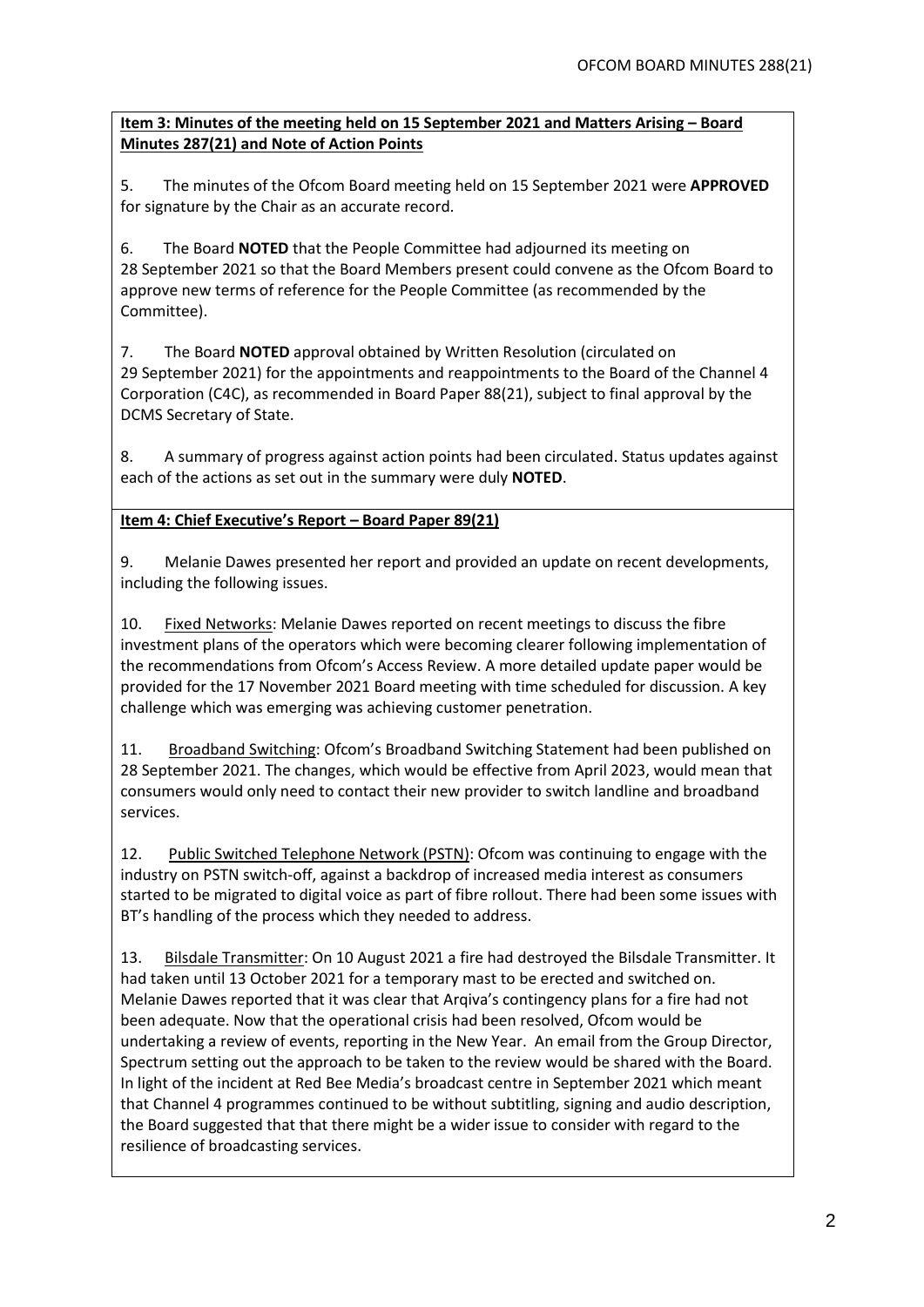14. Online Safety: The Joint Committee for Pre-Legislative Scrutiny of the draft Online Safety Bill was continuing to take evidence from a wide range of stakeholders. Melanie Dawes was due to attend the Committee to give evidence on 1 November 2021. In answer to a question from the Board, Melanie Dawes and Kevin Bakhurst provided an update on a recent meeting with the Commissioner of the Metropolitan Police and members of her team held to discuss the new online safety regime.

15. Return to office-based working: On 11 October 2021, Ofcom had launched a hybrid working trial for colleagues in England. During the trial period colleagues were being encouraged to aim to spend 60 per cent of their working week in the office, 40 per cent working from home. In answer to a question from the Board, Melanie Dawes said that whilst some colleagues, for a variety of reasons, remained reluctant to return to office-based working, that percentage had reduced significantly as colleagues experienced engaging with the Reunite programme of events and had begun to return to the offices. A flexible approach was being adopted, recognising that COVID numbers were increasing and current Government guidance might change. Lindsey Fussell referred to some sectoral differences which had to be worked through in recruitment, as prospective candidates in the Tech and Cyber sectors were used to a more flexible approach to their working arrangements.

16. The Board **NOTED** the report from the Chief Executive.

## **Item 5: Executive Director Updates – oral**

17. Lindsey Fussell reported that, alongside publishing new research into consumers' experiences regarding suspicious calls and messages, Ofcom had launched a communications campaign which provided advice on how consumers could keep themselves safe and how to report scams.

18. Kevin Bakhurst referred to advice Ofcom was providing to DCMS in relation to drafting secondary legislation which would bring in new restrictions on the advertising of high fat, salt, and sugar (HFSS) products.

19. Martin Ballantyne advised that the High Court had refused permission for SCML's judicial review of Ofcom's sanction decision which imposed a financial penalty of £125k on SCML following Ofcom's finding of five due impartiality breaches on the CGTN service. SCML had decided to seek to renew its application by means of an oral hearing. Martin Ballantyne provided an update on the Court of Appeal's hearing of RT's appeal of the Divisional Court's Judgment.

20. The Board **NOTED** the updates presented orally at the meeting.

## **Item 6: Report from the Interim Chair of the Content Board – oral**

21. Bob Downes reported on the meeting of the Content Board held on 5 October 2021. Maggie Carver had attended the meeting as an observer. Bob Downes referred to the difficulties which were being experienced with the recruitment of new Content Board Members for Northern Ireland and Wales, with a second advertising campaign being run. Bob Downes referred to a review currently being undertaken of the way the Content Board works, to reduce the time taken at meetings to provide updates to Content Board Members and allow more time for in depth discussion of current issues. The aim was to gain the maximum benefit for Ofcom from the experience and expertise of Content Board Members.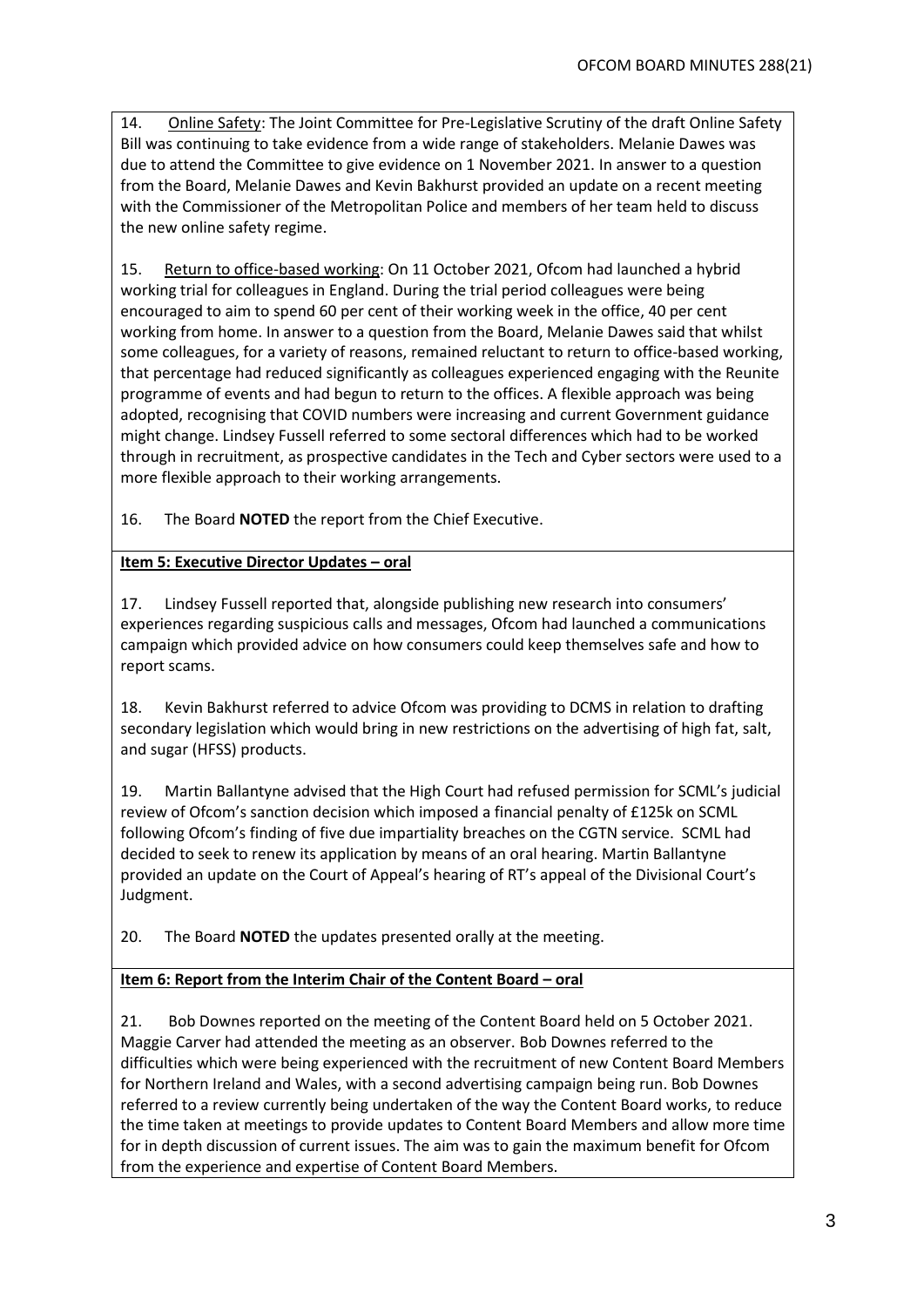# 22. The Board **NOTED** the oral update provided by Bob Downes.

#### **Item 7: Report from the Chair of the Risk and Audit Committee – oral and Board Paper 90(21)**

23. Angela Dean reported on matters discussed at the Risk and Audit Committee meeting held on 6 October 2021, including the Strategic Risk Register which had been circulated to the Board as Board Paper 90(21). For reasons which had been explained and were understandable, several internal audit reports had been delayed meaning that the Committee would be asked to consider four reports at its December 2021 meeting. Angela Dean was keen to ensure, with the Executive, that there were no further delays to internal audit reports. The Committee had approved the Internal Audit Plan for the second half of 2021/22.

## 24. The Board:

- **NOTED** the oral update provided by Angela Dean.
- **NOTED** the updated Strategic Risk Register (SRR) (Annex 1 to Board Paper 90(21)), which had been recalibrated by the PMB and reviewed by the Risk & Audit Committee and which included changes in scoring and in the narrative, as a result of the detailed review by the PMB in September.
- **NOTED** that, overall, there were 10 changes in the SRR there was a small net reduction in the current/residual risk (3 reduced, 2 increased) but a net increase in the target risk levels (4 increases, 1 decrease).

#### **Item 8: Reports from Non-Executive Members – oral**

25. In his update on current issues in Wales, David Jones referred to the announcement made by the Welsh Minister for Education and Skills on 19 October 2021 of a joint initiative between the Football Association of Wales and the Welsh Government to launch educational resources aimed at tackling online hate towards girls and women. On the same day the Welsh Government had announced that Professor Laura McAllister and Dr Rowan Williams would be co-chairs of an independent Constitutional Commission to consider Wales' future.

26. Bob Downes reported on current issues in Scotland, including a meeting with the Cabinet Secretary for Finance and the Economy. Production companies in Scotland continued to be concerned about the potential impact of the Government's proposals to privatise Channel 4. In Northern Ireland an anti-privatisation campaign was being led by Northern Screen.

27. Graham Mather reported on matters discussed at a meeting he had held with the Chair of the Communications Consumer Panel/ACOD. Graham Mather also referred to a meeting he had chaired with Treasury and BEIS officials on their forthcoming review of economic regulation.

28. Following her appointment as Board Member for England, Angela Dean had attended her first meeting of the Advisory Committee for England. Angela Dean provided feedback on her engagement with Committee members and reported on issues of concern to them.

29. The Board **NOTED** the oral reports from Non-Executive Members.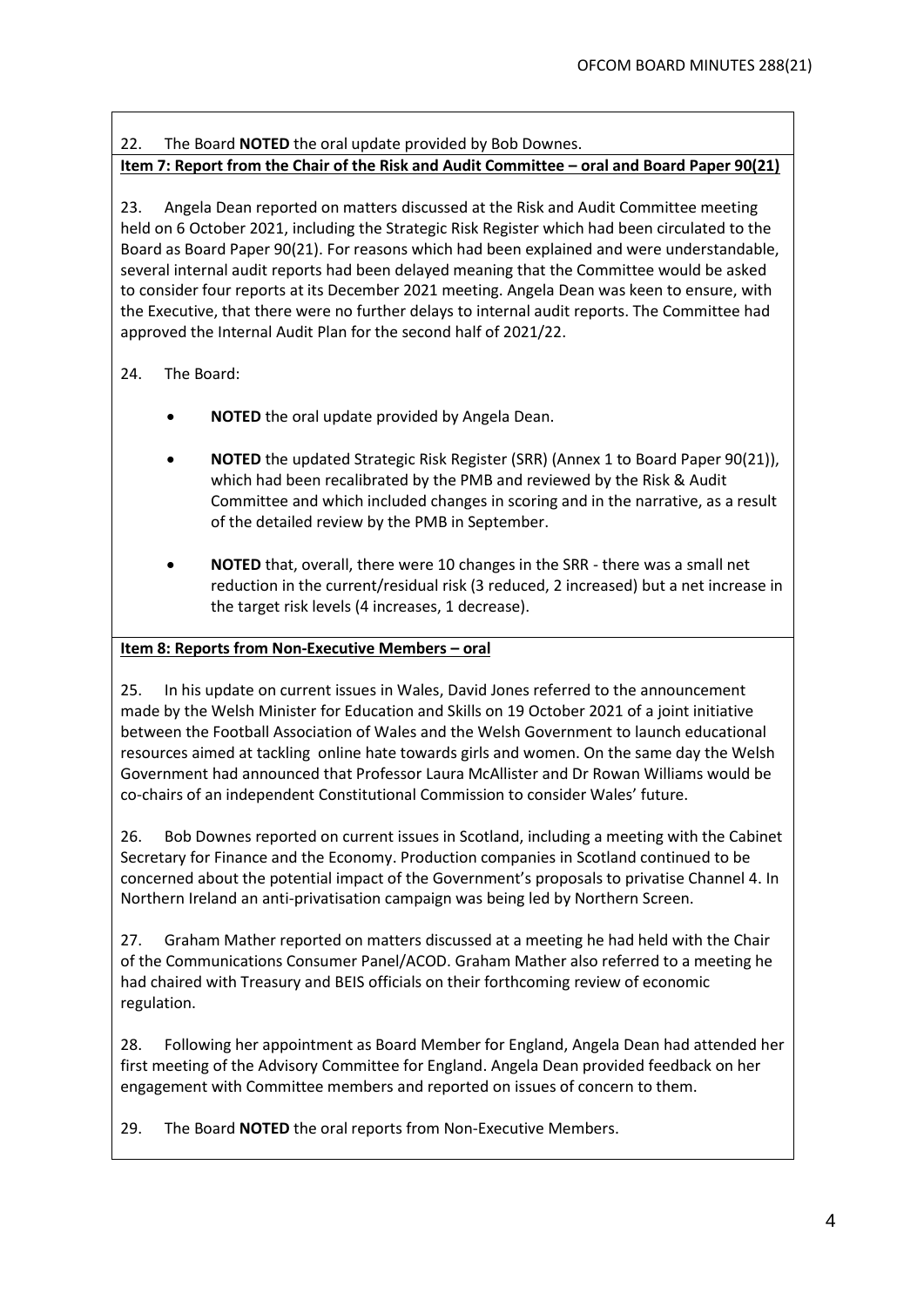#### **Item 9: National Advisory Committees: Review of Remit - Board Paper 91(21)**

- 30. [Witheld from published minutes]
- 31. Following discussion, the Board:
	- **APPROVED** the proposed next steps set out in Board Paper 90(21) in particular, the proposal for a meeting to take place between the Interim Chair, each of the Board Members representing the interests of the Nations and the Executives noted in the Board paper, to discuss how to help the Advisory Committees be more selective in what they considered/focused on and what, if any, amendments should be made to the terms of reference of the National Advisory Committees, to better reflect their role/remit. The Board suggested that a topic for inclusion in the discussion at that meeting should be how to ensure the most effective two-way communication between the Board/Executive and the Committees.
	- **NOTED** that a further paper on proposed actions would be submitted to either the November or December 2021 Board meeting. Thereafter, a meeting would be arranged with the respective Advisory Committee Chairs.

**Item 10: Annual Report and Performance Report on the BBC – Board Paper 92(21)**

32. Ofcom's fourth Annual Report and Performance Report on the BBC was due to be published in November 2021. This year it would include an assessment of the BBC's performance over the Charter Period covering the last four years, which would lay the foundations for Ofcom's Periodic Review and the next Operating Licence.

33. One of the key themes to be drawn out in the report was that improved transparency, on the part of the BBC, was a pre-requisite for a less prescriptive approach to regulation. In answer to a question from the Board about what a less prescriptive approach might mean, Kevin Bakhurst gave the example of the Operating Licence which currently included 110 quotas on the BBC. Many of those quotas had been required to be included in the first Operating Licence under the Charter and Agreement. A move to a cross-platform approach to regulation including iPlayer and BBC Sounds in the Operating Licence could see the BBC being offered more flexibility about how it delivered on its Mission and Public Purposes across the platforms.

34. Following discussion, the Board:

- **NOTED** the key themes that the Executive proposed to focus on in this year's Annual Report and Performance Report on the BBC; and
- **AGREED** that final approval of the report for publication should be by the Chief Executive and the Group Director, Broadcasting & Online Content.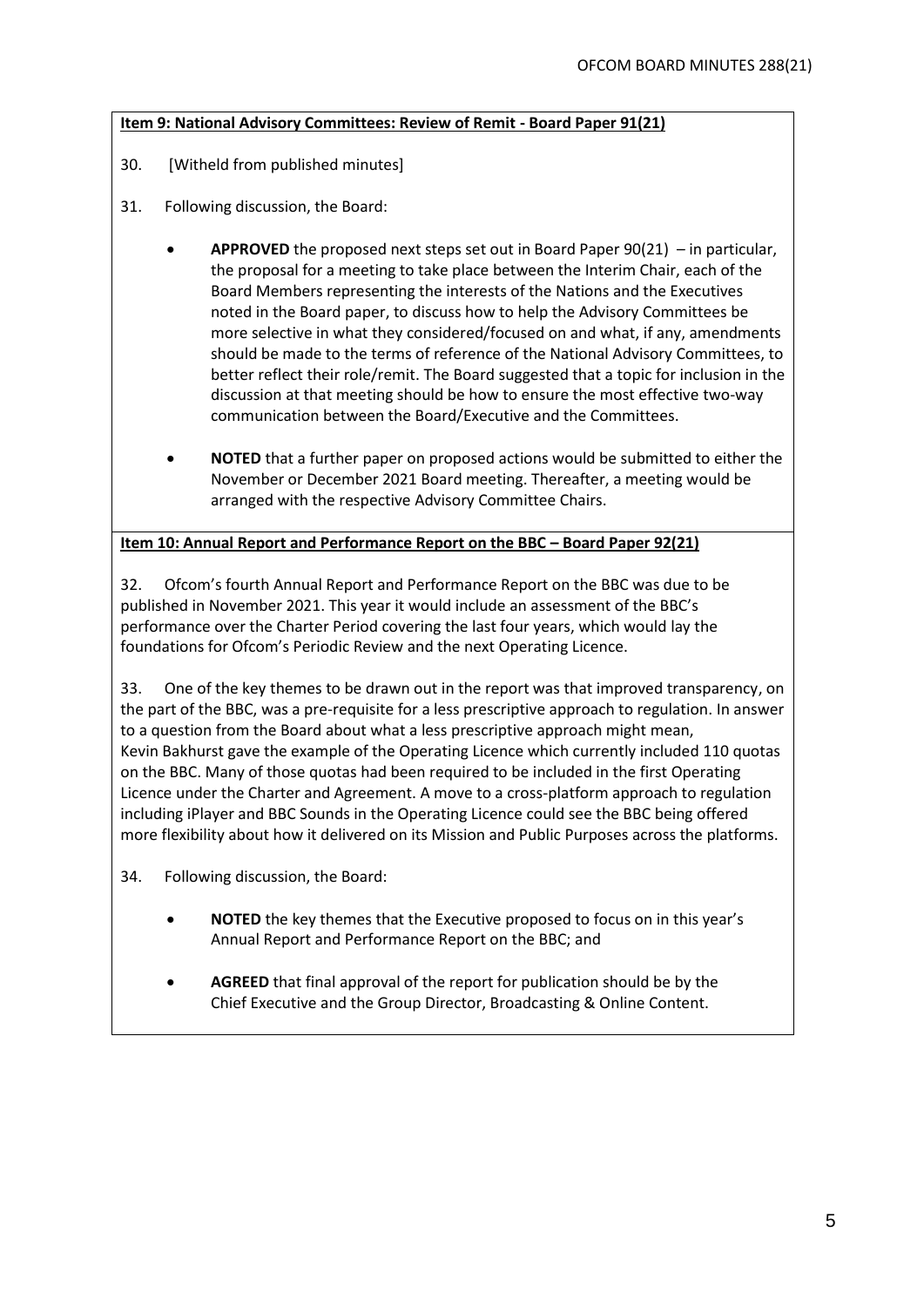# **Item 11: Total Facilities Management: Contract Tender – Board Paper 93(21)**

35. At the 15 September 2021 meeting the Board had received a background information paper on the Total Facilities Management contract tender. Following review and approval of the recommendation by the Operations Board and the Policy and Management Board, the Board:

- **APPROVED** the recommendation of the evaluation panel to award a contract to the first ranked supplier, Mitie Technical Facilities Management Limited (the incumbent);
- **NOTED** the full Tender Evaluation Report attached at Annex 1 to Board Paper 93(21); and
- **NOTED** other terms, including the duration of the contract term, price and the arrangements for extra works as set out in Board Paper 93(21).

## **Item 12: One Ofcom Reunite Events and Hybrid Trial - Board Paper 94(21)**

36. The Board **NOTED** the update provided in the slide pack circulated as Board Paper 94(21) which explained the approach being taken to reinvigorate Ofcom's ways of working coming out of the pandemic. The work comprised two core strands of Reunite events and a new hybrid working trial – involving a test and learn approach to building future ways of working which was intended to distil and apply the best of working from home and working in an office across all Ofcom's UK sites.

## **Item 13: Media Ownership/Plurality – Board Paper 95(21)**

- 37. The Board:
	- **NOTED** the final recommendations on changes to the existing Media Ownership Rules (MORs) as set out in Board Paper 95(21). A statement was due to be published in November 2021;
	- **NOTED** the intention to include, in the MORs statement in November, a summary of the key themes and concerns arising from the earlier Call for Evidence on the future of media plurality in the UK; and
	- **NOTED** the proposal to publish a document in 2022, which would set out Ofcom's view on the key potential media plurality concerns in today's media market and recommendations as to how those issues could be addressed.

## **Item 14: Information Items**

- 38. The Board **NOTED** the following information items without discussion:
	- Finance Report Board Paper 95(21)
	- Board Work Programme/Forward Agendas Board Paper 96(21)
	- Publications Schedule Board Paper 97(21)
	- Minutes of the Communications Consumer Panel/ACOD (meeting held on 15 July 2021)